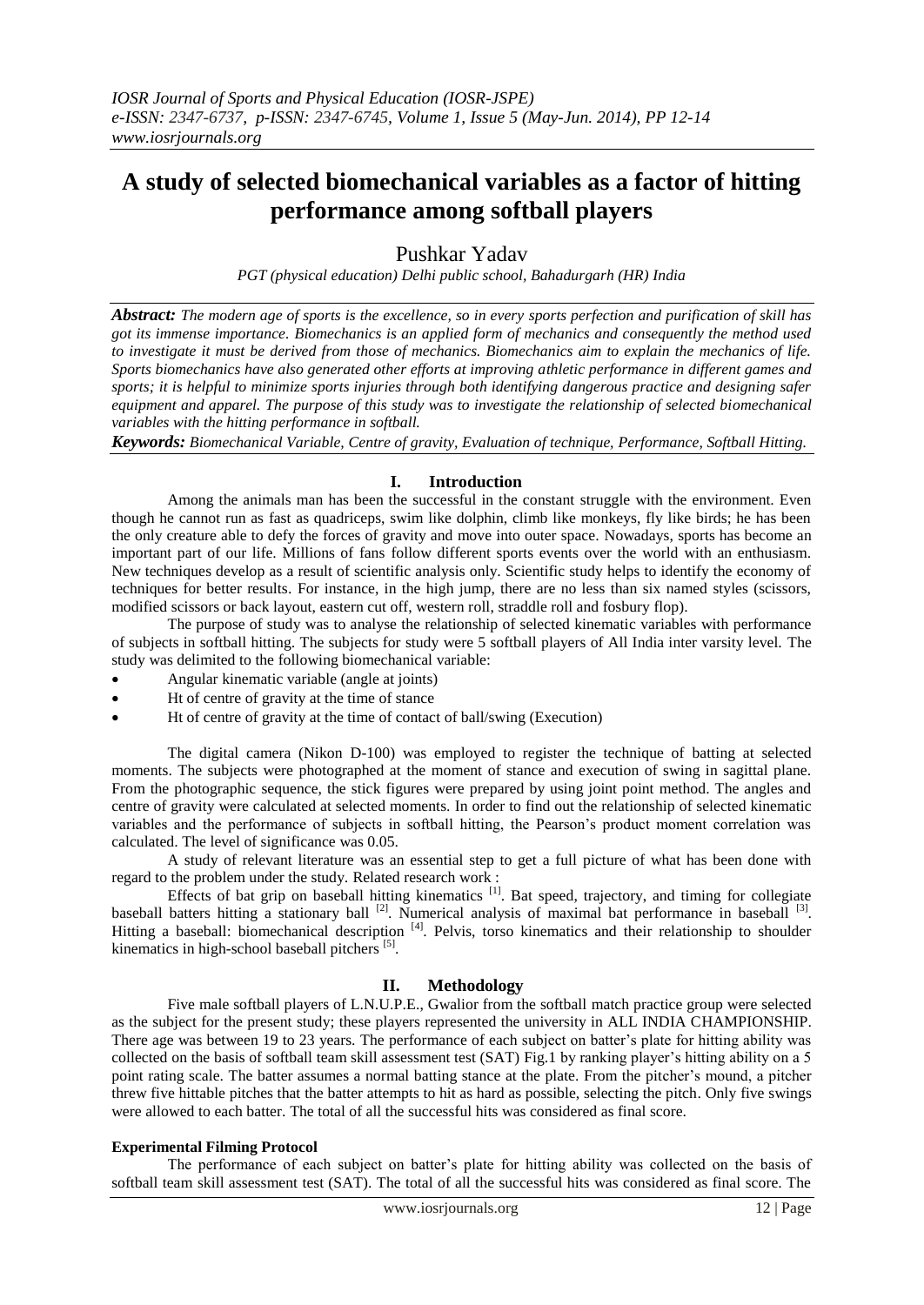recording was determined on outdoor softball ground. The total area available for hitting purpose was 240 feet including the diamond. The batter was asked to hit the ball being pitched from pitcher's plate 46 feet away. The video camera was placed on tripod stand in saggital plane at an distance of 15 feet from batter. The filming zone was set up at 20 feet within which recording were to be taken. After video recording final position of each selected phase was obtained on the screen by trial and error method and kept in pause. Further the Elgon of each phase i.e. the hitting stance converted in photographs and drawn on transparency by the joint point method for all selected subjects. The centre of the gravity of each body segment and the whole body was determined by segmentation method as suggested by James G Hay<sup>[6]</sup>. The angle at various joints was determined by this method.



**Figure 1** Softball Skill Assesment Test

**Table 1** Relationship Of Selected Angular Kinematic Variables At Batting Stance With Performance Of Subjects In Hitting.

| S.NO             | VARIABLES            | <b>Coefficient of correlation</b> |
|------------------|----------------------|-----------------------------------|
| 1.               | Shoulder joint right | .470                              |
| $\overline{2}$ . | Shoulder joint left  | .285                              |
| 3.               | Elbow joint right    | .048                              |
| 4.               | Elbow joint left     | .137                              |
| 5.               | Wrist joint right    | $-.010$                           |
| 6.               | Wrist joint left     | .266                              |
| 7.               | Hip joint right      | $-.382$                           |
| 8.               | Hip joint left       | $-.570$                           |
| 9.               | Knee joint right     | $-.420$                           |
| 10.              | Knee joint left      | $-.342$                           |

Since the value of coefficient of correlation required to be significant for 3 degree of freedom is .878, the above table clearly shows that in case of shoulder joint (right and left), elbow joint (right and left), wrist joint (right and left), hip joint (right and left), knee joint (right and left) is lesser than table value therefore it have no significant relationship with performance of subjects in softball hitting.